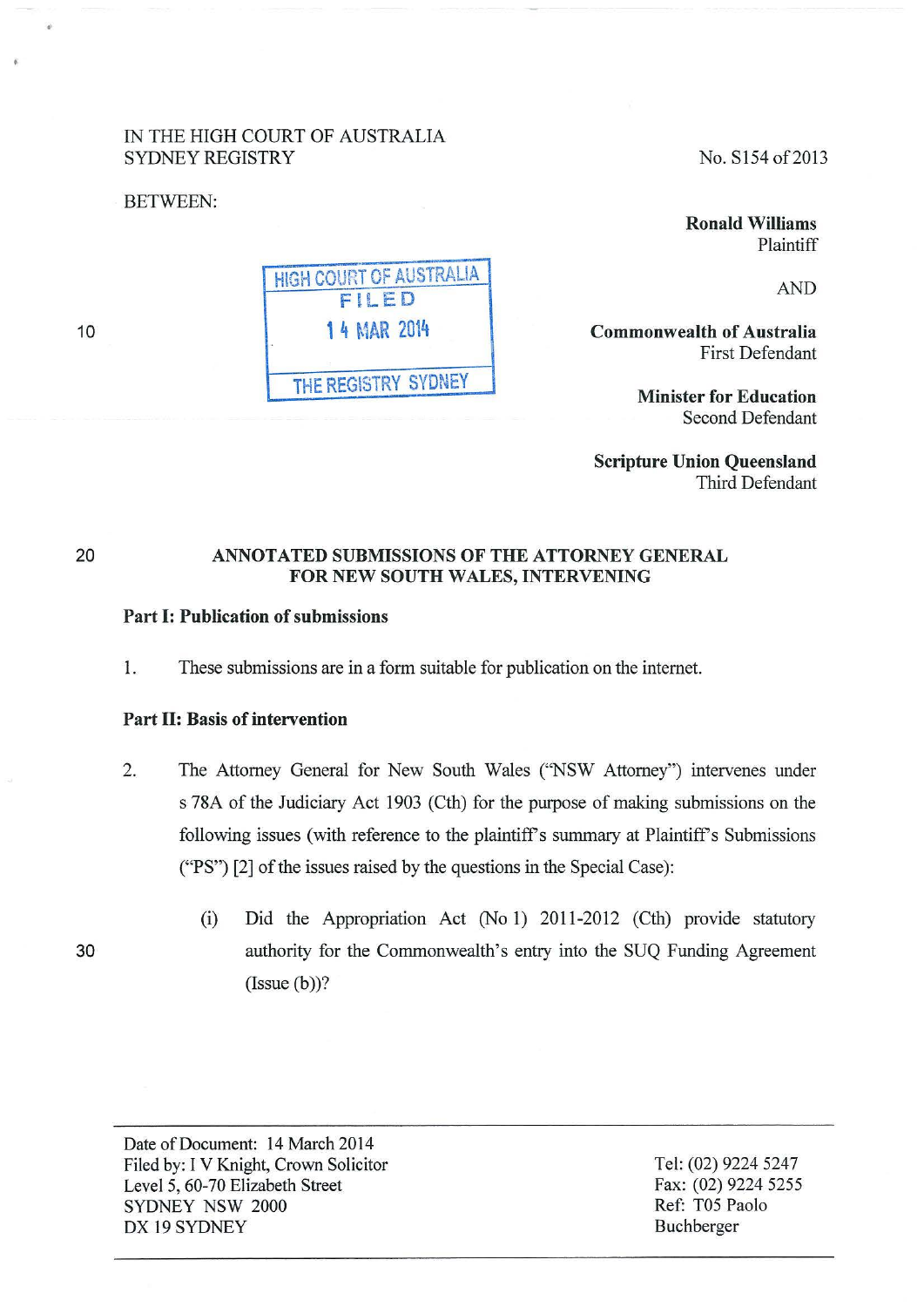The NSW Attorney submits that it did not. Argument to the contrary is inconsistent with the decision of this Court in Pape v Federal Commissioner ofTaxation (2009) 238 CLR 1 ("Pape").

(ii) Are s 32B of the Financial Management and Accountability Act 1997 (Cth) ("FMA Act"), Pt 5AA and Sch 1AA of the Financial Management and Accountability Regulations 1997 ("FMA Regulations"), and item 9 of Sch I to the Financial Framework Legislation Amendment Act (No 3) 2012 (Cth) ("Financial Framework Amendment Act"), wholly invalid (Issue (c))?

The NSW Attorney submits that they are. The terms of the Commonwealth's legislative solution to the Court's decision in Williams v The Commonwealth (2012) 248 CLR 156 ("Williams (No 1)") cannot be read down. Further, and in any event, the operation of s 32B and the accompanying regulations gives rise to similar difficulties as were identified in Williams (No 1) in tenns of interference with the constitutional structure in respect of federalism and responsible government.

- (iii) If the provisions just identified are not wholly invalid, is the SUQ Funding Agreement, as authorised by those provisions, supported by  $s \, 51(xx)$ , s 51(xxiiiA) or s 51(xxxix) (the latter operating in conjunction with s 61)  $(Issue(d))$ ?
- In the event that Issue (d) arises, the NSW Attorney submits that they are not so authorised.
	- (iv) Should the first and second defendants (collectively, "the Commonwealth") be granted leave to re-open this Court's decision in Williams (No 1)  $(Issue (e)(ii))$ ?

The NSW Attorney submits that the Court should not accede to the request of the Commonwealth, and that in any event the case was correctly decided.

## **Part IV: Constitutional and legislative provisions**

3. The applicable constitutional and statutory provisions are identified in PS [169]-[171].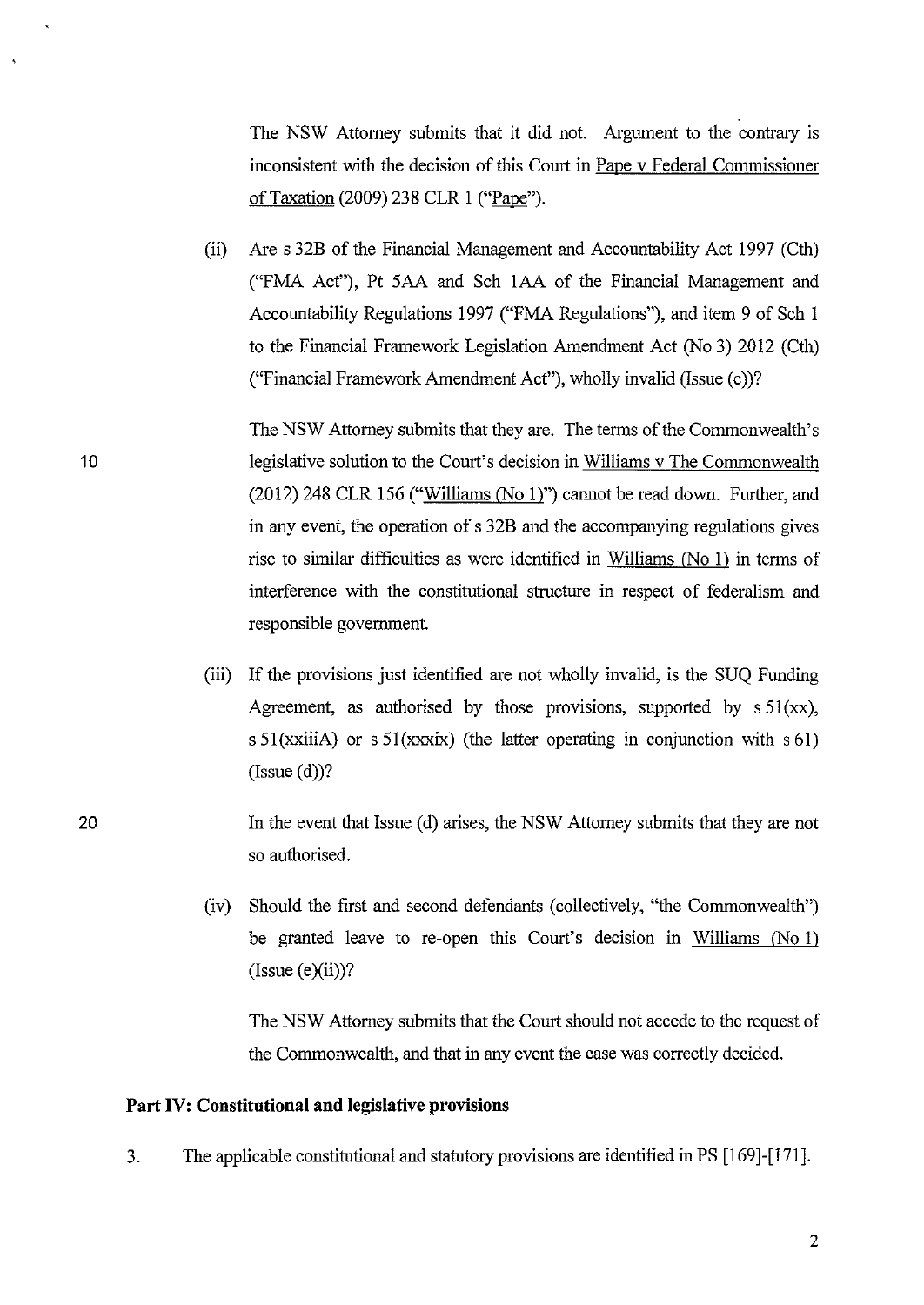## **Part V: Argument**

# The Appropriation Act (No 1) 2011-2012 did not provide authoritv for the Commonwealth's entrv into the SUO Funding Agreement

- 4. The Commonwealth seeks to support its expenditure under the SUQ Funding Agreement by reference to the terms of s 8 of the Appropriation Act (No 1) 2011-2012 (on which it suffices to focus), and subsequent like Acts: Amended Defence at [30(b)], [43(b)], [67(b)], [88E(b)], [88H(b)] (SCB Vol 1 at 50, 54, 59, 67). Yet the Commonwealth has not, in its Amended Defence, identified any challenge to this Court's decision in Pape, in contrast to its foreshadowed challenge to Williams *(No* ]): see Amended Defence at [31(c)] (SCB Vol 1 at 52). The decision in Pape is inconsistent with the Commonwealth's attempted reliance on the Appropriation Acts.
- 5. The term "appropriation" is used in the context of ss 81 and 83 of the Constitution "to identify the conferral of authority upon the Executive to spend public moneys, rather than the subsequent exercise of that authority and the debiting of the relevant account": Pape at [176] per Gummow, Crennan and Bell JJ; see also [295] per Hayne and Kiefel JJ. An appropriation is not, by its own force, the exercise of an executive or legislative power to achieve an objective which requires expenditure: Pape at [176]. Rather, it is "no more than an earmarking of the money, which remains the property of the Commonwealth": Victoria v The Commonwealth and Heydon ("AAP Case") (!975) 134 CLR 338 at 411 per Mason J, referred to with approval in Pape at [177] per Gummow, Crennan and Bell JJ, [602] per Heydon J.
- 6. Consistently with the nature of an appropriation, an appropriation Act "only permits of moneys held in the Treasury being paid out, upon the Governor-General's warrant, to departments of the Government": AAP Case at 387 per Stephen J. Such legislation "does not speak in the language of regulation, it neither confers rights or privileges nor imposes duties or obligations": AAP Case at 386-387, referred to with approval in Pape at [178] per Gummow, Crennan and Bell JJ.
- 7. It was on the basis of an appreciation of the nature of the process of parliamentary appropriation that the plurality in Pape concluded that the sections of the Constitution which provided for it did not serve "as sources of a 'spending power' by the width of which is determined the validity of laws which create rights and impose obligations or

30

20

10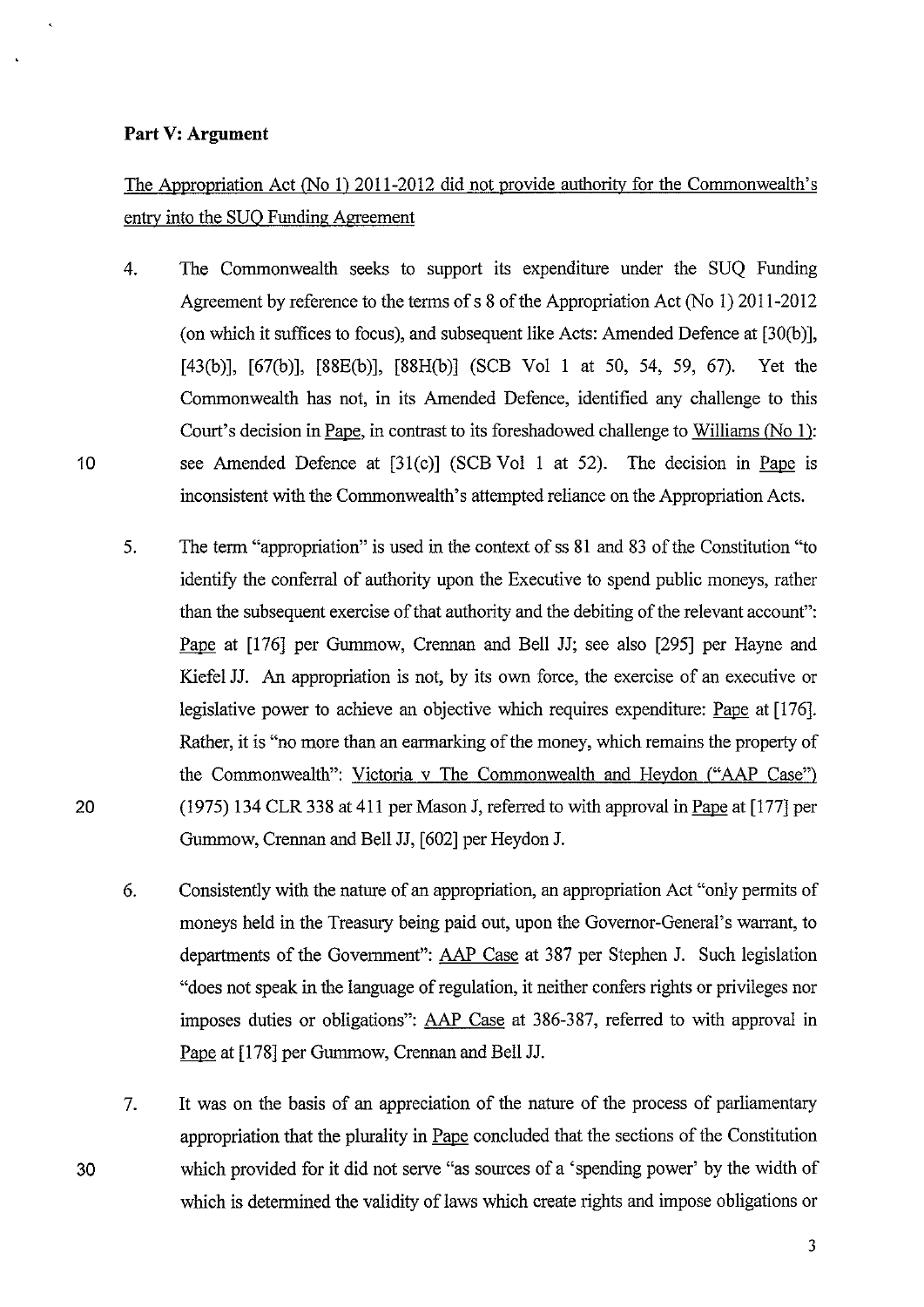otherwise utilise the supply approved by an appropriation": at [178]. As Hayne and Kiefel JJ remarked, "the power to spend lies elsewhere": at [320]; see also at [80], [111]-[113] per French CJ, at [601]-[604] per Heydon J.

- 8. In this context and absent any challenge to Pape it is difficult to see the basis of the Commonwealth's attempted reliance on the Appropriation Acts. Presumably, however, it involves some argument to the effect that these Acts have a dual function: both appropriating monies for certain purposes, and authorising their expenditure by the Executive for those purposes. Any such argument should be rejected. It is inconsistent with the terms, nature and context of the Acts.
- 10 9. There are, broadly, two types of appropriation: annual appropriations, and special appropriations (including standing appropriations)  $-$  see Quick & Garran, The Annotated Constitution of the Australian Commonwealth (1901) at 814; Brown v West (1990) 169 CLR 195 at 205-206, 207-208. This case concerns annual appropriations. Annual appropriations are themselves divided into two categories: those for the ordinary annual services of the Government, and other appropriations. This division is reflected in ss 53-54 of the Constitution (reflecting in turn, it seems, a practice crystallised by the "Compact of 1857" in South Australia: Harrison Moore, The Constitution of the Commonwealth of Australia  $(2^{nd}$  ed, 1910) at 142-143).
- 20 10. By long practice, in any financial year Appropriation Act (No I) (and, if employed, Appropriation Act (No 3) and Supply Act (No I)) deals with the ordinary annual services of the Government, and Appropriation Act (No 2) (and, if employed, Appropriation Act (No 4) and Supply Act (No 2)) deals with other annual appropriations: noted Brown v West at 207. This practice is still maintained.
	- II. Reflecting this practice, Appropriation Act (No I) 2011-2012 and Appropriation Act (No 2) 2011-2012 are consecutively numbered Acts (No 69 and No 70 of 2011 respectively), and were assented to and commenced on the same date. According to its Long Title, Appropriation Act (No I) 2011-2012 is "[a]n Act to appropriate money out of the Consolidated Revenue Fund for the ordinary annual services of the Government, and for related purposes". The Long Title of the Appropriation Act (No 2) is "[a ]n Act to appropriate money out of the Consolidated Revenue Fund for certain expenditure,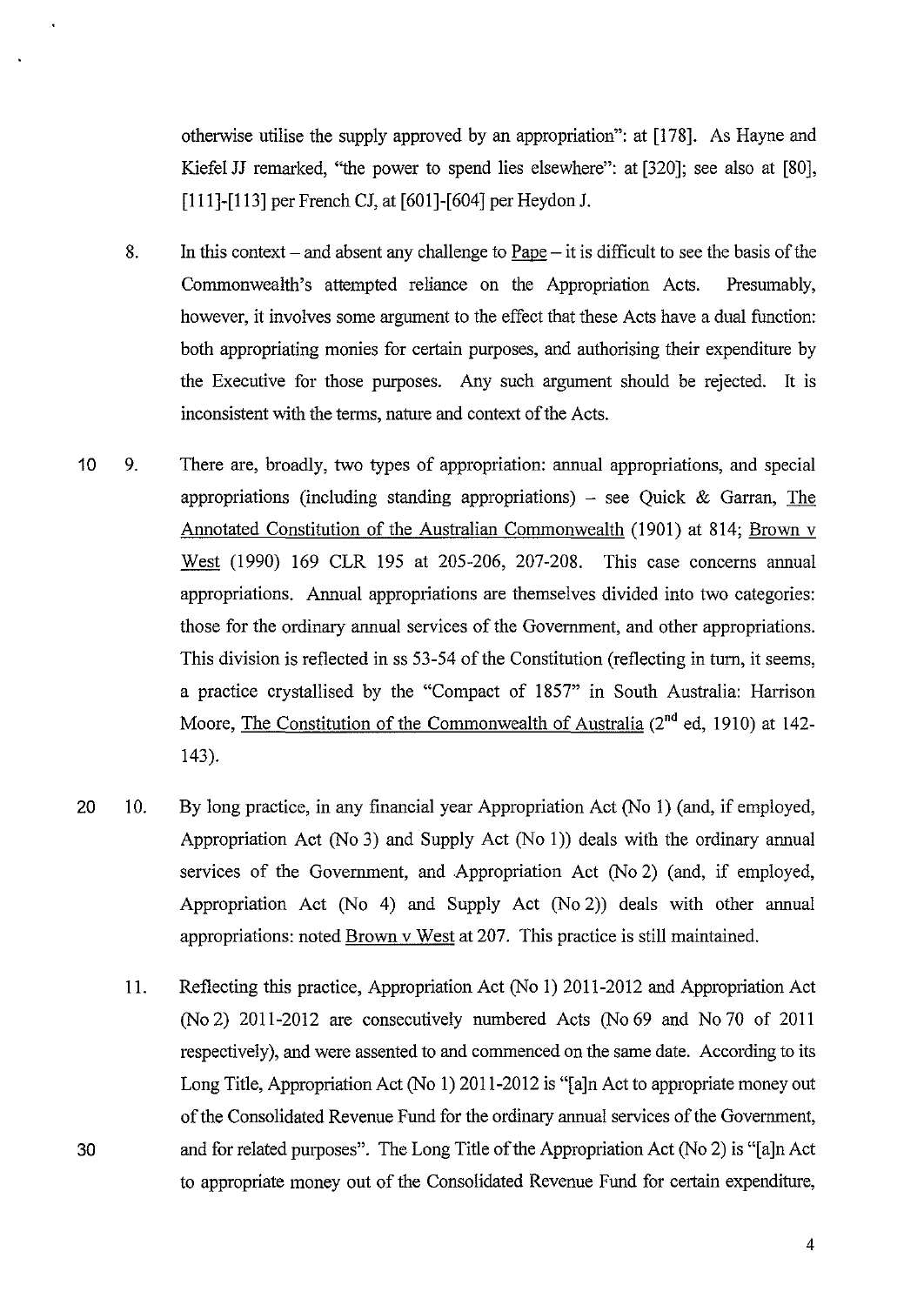and for related purposes". This well-established division is also reflected in Table 1.1 of the relevant Portfolio Budget Statement: SCB Vol! at 378, fn **1** and 6.

- 12. Any Commonwealth argument that Appropriation Act (No **1)** 2011-2012 has a dual function of both constituting the relevant appropriations for the ordinary annual services of the Government, and authorising the spending of such monies, would involve non-compliance with the requirement in s 54 of the Constitution. As the Plaintiff submits at PS [27], even if such non-compliance is not justiciable, the unlikelihood of such stark non-compliance being intended – together with the longstanding practice just outlined  $-$  are relevant contextual matters in construing the terms of Appropriation Act (No **1)** 2011-2012.
- 13. Further, Appropriation Act (No **1)** 2011-2012 does not evince an intention on the part of the Parliament to perform any function other than that ordinarily performed by such an Appropriation Act. Construed consistently with that purpose, s 8(1) of the Act does no more than permit expenditure of the amount specified in an administered item for an outcome for an agency. The statement that the amounts specified "may be applied for expenditure for the purpose of contributing to achieving that outcome" simply lifts one of the necessary pre-conditions for the expenditure. It is the appropriation itself, that is, the permission to open the "public purse" ( cf use of that phrase in Brown v West at 205). An appropriation, and a granting of permission to spend, are legally distinct steps. By its text and context  $s(1)$  is directed to the former not the latter: see also analogously Pape at [603] per Heydon **J.**
- **14.**  Similarly,  $s(2)$  performs the function of a deeming provision: if the Portfolio Statements indicate that activities of a particular kind were intended to be treated as activities in respect of that outcome, expenditure for the purpose of canying out activities of that kind is taken to be expenditure for the purpose of contributing to achieving that outcome. Again, the terms of s 8(2) do not authorise spending for the activities to which the Portfolio Statements refer.
- 15. The generality of the terms of s 8, even when read with the accompanying schedules, supports the observations of the plurality in Pape at [197] as to the insufficiency of the textual basis for the determination of issues of constitutional fact and for the treatment

20

30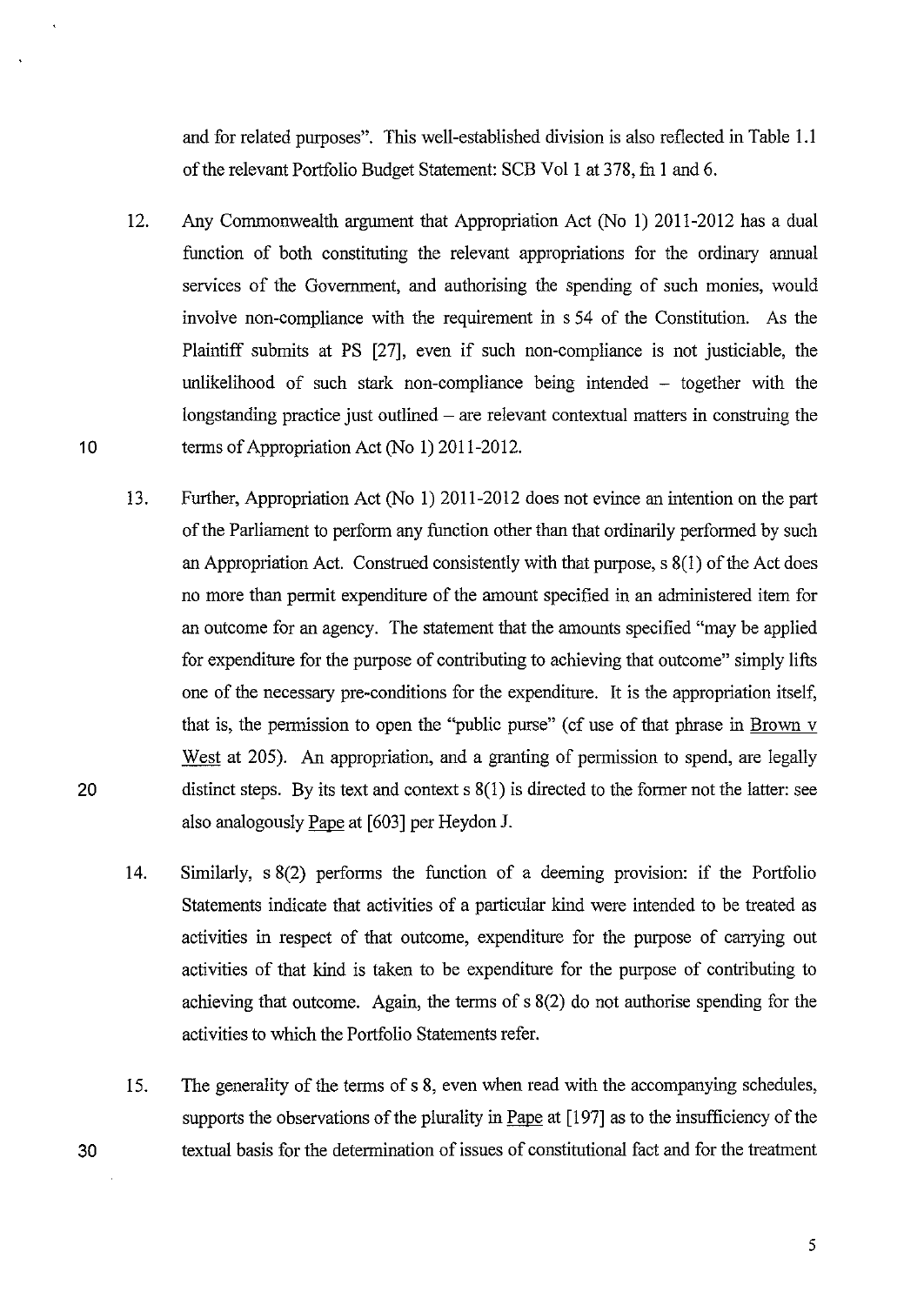of s 81 as a criterion of legislative validity. The NSW Attorney adopts in this respect the submissions of the plaintiff at PS [34]-[36].

#### Section 32B of the FMA Act and the associated FMA Regulations are wholly invalid

*Section 32B cannot be read down* 

- 16. The plaintiff has summarised the applicable principles with respect to reading down the words of a statute which have an overly broad application: PS [ 46]. The plaintiff focuses upon the third of those principles as the most relevant to s 32B: PS [47]ff. However, the absence of a standard, criterion or test for reading down the section which "can be discovered from the terms of the law itself or from the nature of the subject matter with which the law deals" is also of significance in the context of the challenged provisions: Pidoto v Victoria (1943) 68 CLR 87 at 110-111 per Latham CJ; see also Re Nolan; Ex parte Young (1991) 172 CLR 460 at 486-487 per Brennan and Toohey JJ; Re Dingjan; Ex parte Wagner (1995) 183 CLR 323 at 339-340 per Brennan J, 371-372 per McHugh J.
- 17. Section 32B(l) of the FMA Act declares that anangements or grants of financial assistance that:
	- a. are either specified in the regulations, included in a specified class of arrangements or grants, or are for the purposes of a specified program, and,
	- b. apatt from the subsection, the Commonwealth does not have power to make,
- 20 are within the power of the Commonwealth to make, vary or administer. Pursuant to item 9 of Sch 1 of the Financial Framework Amendment Act, the state of affairs so declared applies to arrangements made both before and after the enactment of s 32B. The arrangements the subject of s 32B(l) which are then listed in Sch lAA of the FMA Regulations  $-$  of which there are over  $400 -$  are identified by reference to their title and a short description of their purpose. The source of Commonwealth legislative power on which those arrangements might be based is not specified and, as the plaintiff observes by reference to a number of particular items in the Schedule (PS [ 45]), the existence of the requisite connection between the arrangements and the heads of legislative power is far from apparent.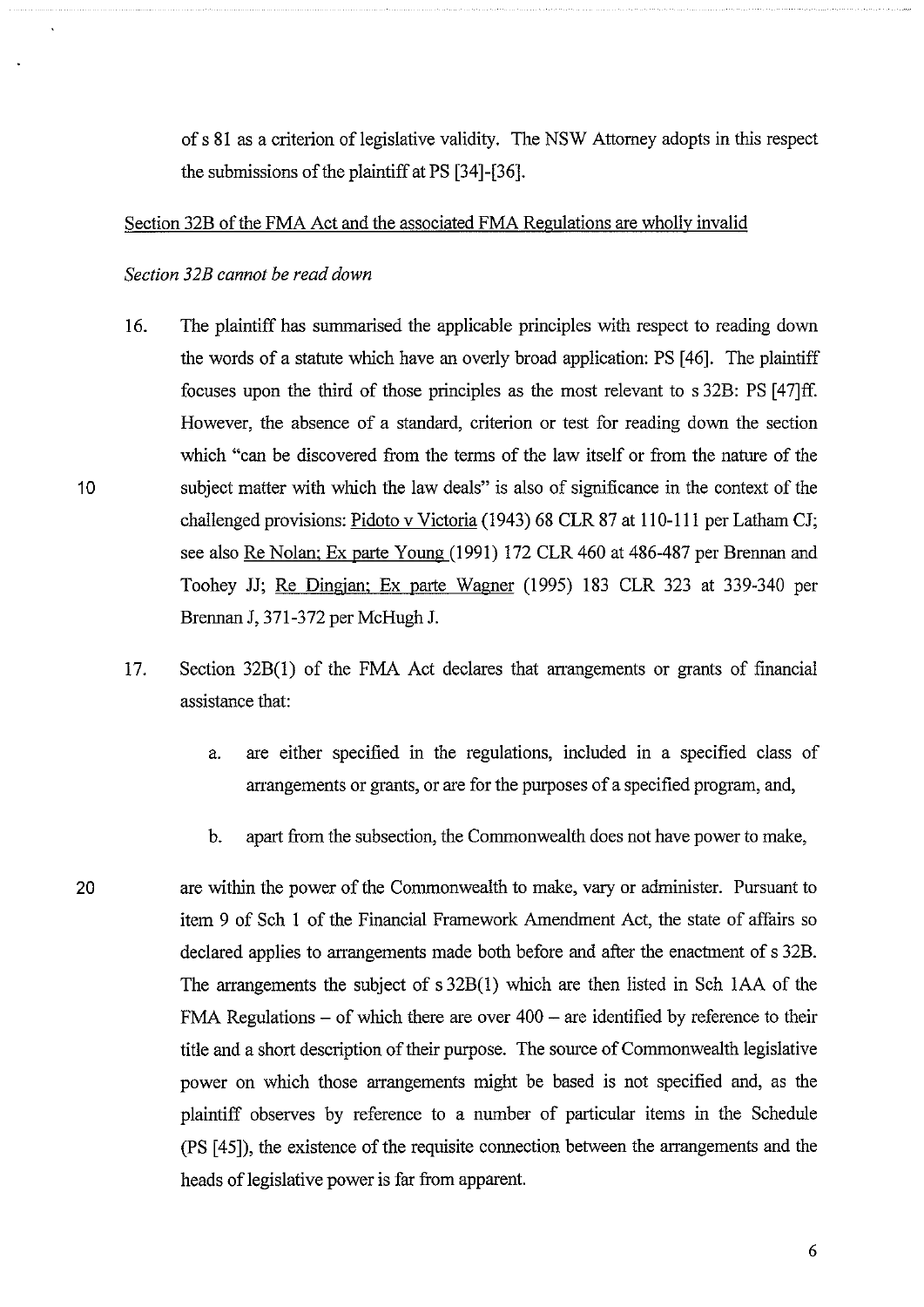- 18. In declaring the validity of the myriad arrangements in Sch 1AA, s 32B(1) does not refer to particular subject matter by reference to which it could be read down: cf Victoria v Commonwealth (Industrial Relations Act Case) (1996) 187 CLR 416 at 502.5, and cases referred to there at fu 282; Re Dingjan at 340; Pochi v Macphee (1982) 151 CLR 101 at 110. On the contrary, the apparent intent is to rely upon every conceivable subject matter with respect to which the Commonwealth has power.
- 19. Nor do the terms of s 32B othetwise suggest a standard or criterion by reference to which the arrangements which are its subject could be read so as to fall within the limits of Commonwealth power. As McHugh J said of s 127C(1 )(b) of the Industrial Relations Act 1988 (Cth) in Re Dingjan, neither the section nor the Act "gives any clue as to what standard or test is to be applied in reading down a provision of s 127C that is beyond the power of the Commonwealth to enact": at 372.
- 20. It is no answer in this context to say that notwithstanding the breadth of its terms, the declaration of validity in s 32B will only operate to the extent that the arrangements in Sch 1AA are otherwise supportable by one or more heads of legislative power. The absence of any identification of heads of power makes for an exercise of indefmite scope, involving a court in an examination of the components of a particular arrangement (beyond the brief description given in the Schedule) by reference to any number of heads of power with which the arrangement may have no more than a tenuous connection. There is "delineated by the Parliament no factual requirements to connect any given state of affairs with the constitutional head[s] of power": Plaintiff S157/2002 v The Commonwealth (2003) 211 CLR 476 at [102] (and see the further, overlapping, submissions made below with respect to Victorian Stevedoring and General Contracting Co Pty Ltd & Meakes v Dignan (1931) 46 CLR 73, Plaintiff S157/2002 and the Work Choices Case (2006) 229 CLR 1).
- 21. Were the contrary view accepted, then the Commonwealth could routinely enact regulatory provisions which on their face spoke to the world at large, then simply rely on the courts to supply the legal limits of the provisions by considering on a case by case basis whether their application was within any of the Commonwealth's legislative powers. That would require the courts to complete the legislative task of specifying the reach of the law.

20

30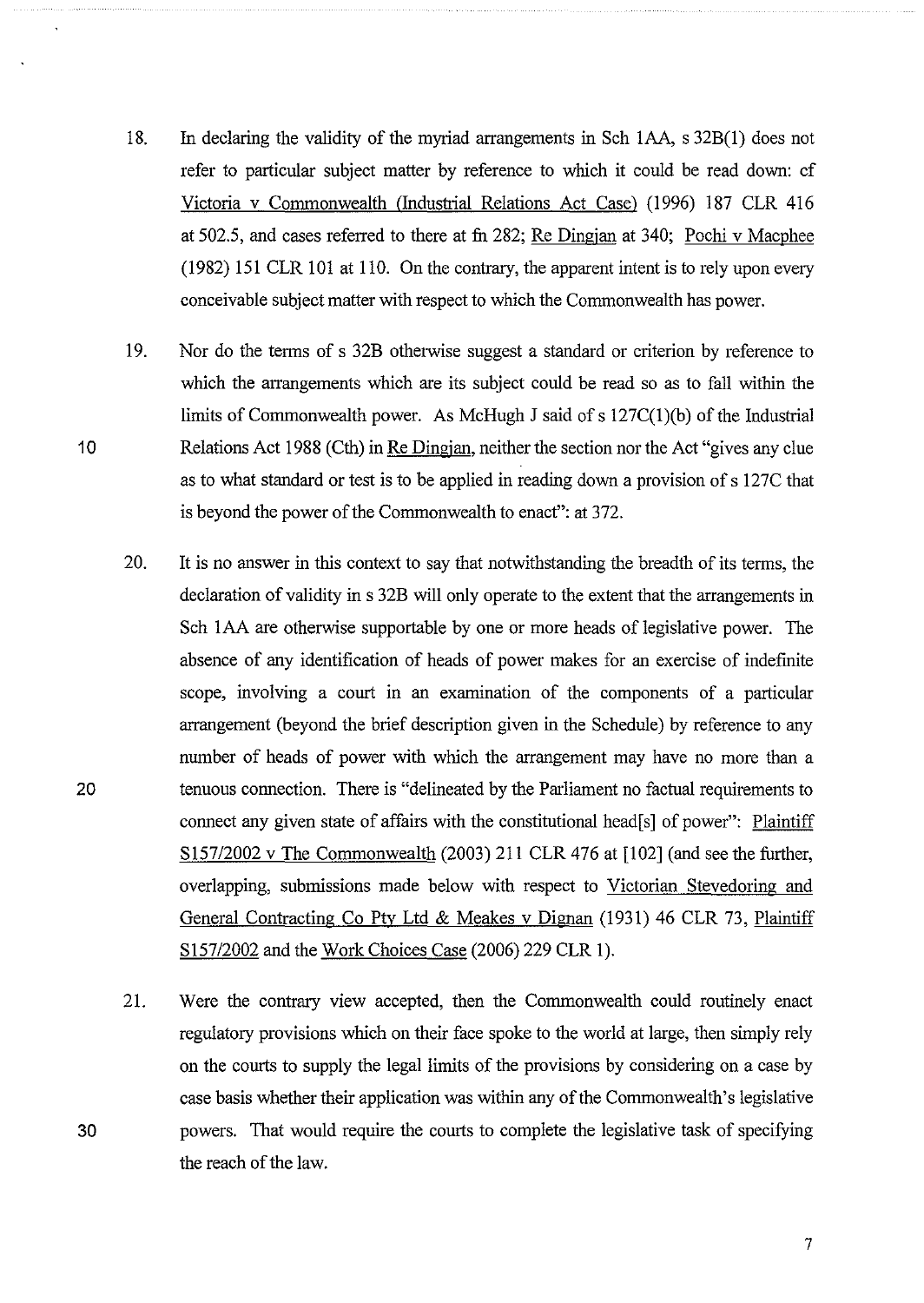- 22. The Court's decision in R v Hughes (2000) 202 CLR 535 does not support a contrary result. At issue was whether under s 31 of the Corporations Law (WA) the Commonwealth DPP could prosecute the appellant on an indictment alleging a breach of s 1 064(1) of that legislation. As then in force, s 1064 prohibited making available, offering for subscription or purchase, or issuing an invitation to subscribe or buy, "any prescribed interest".
- 23. After concluding that s 29 of the Corporations (Western Australia) Act 1990 (WA) picked up the Director of Public Prosecutions Act 1983 (Cth) as a law of Western Australia, thus enlivening s 31, the plurality considered whether s 47 of the Corporations Act (Cth) validly conferred on Conunonwealth officers duties to perform functions or exercise powers created or conferred by the State Corporations Law. Their Honours considered that, formulated as it was in positive terms, s 47 needed to be supported by an available head of legislative power: at [33]-[34]. In that context, they observed that the State law could create offences in fields where it would have been competent for the Commonwealth Parliament to enter directly by its own offence-creating legislation, citing s 51(xx) as an obvious example (at [40], emphasis added):

In such a situation, a federal law which specifies that certain Commonwealth officers have powers and functions expressed to be conferred by the State law with respect to the prosecution of State offences is a law with respect to that head of legislative power. This will be true of perhaps the very great majority of offences created by State legislation which adopts the Law.

24. The offences with which the accused was charged under s 1064 of the Corporations Law (WA) related to the making of investments in the United States and thus to trade and commerce with other countries, and to matters territorially outside Australia: at [42]. In circumstances where the definition of"prescribed interest" was so drawn as to permit a Commonwealth prosecution, the plurality stated (at [43], citations omitted) that even though the State provision extended to matters beyond Commonwealth power (such as "purely domestic dealings of the proscribed varieties") s 15A of the Acts Interpretation Act 1901 (Cth) could be applied:

> ... to read down a provision expressed in general terms, including a power to prosecute so as to apply only where the particular prosecution is supported by a head of power. Consistently with the statement of general principle in the joint judgment in the Industrial Relations Act Case, this would be

10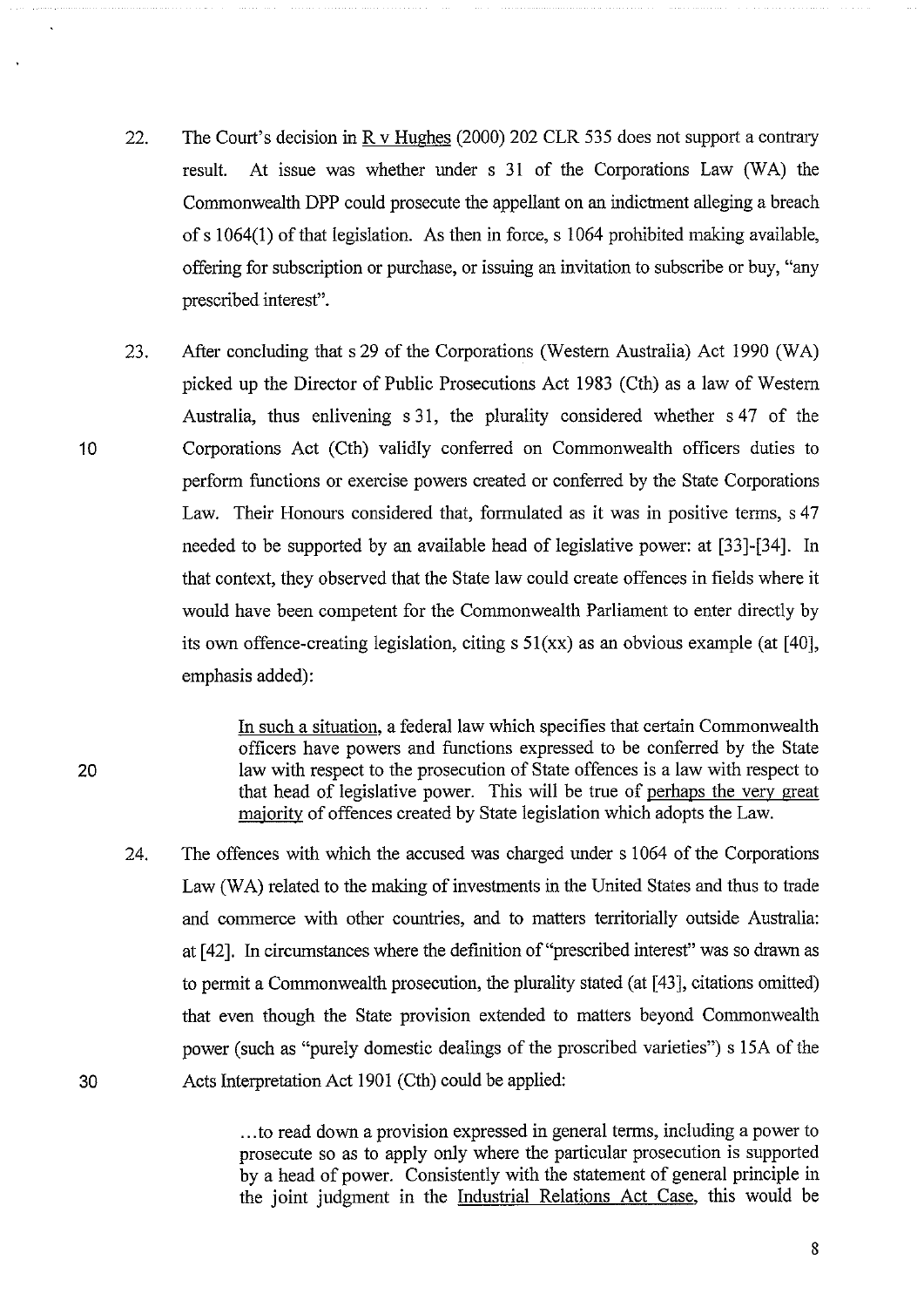achieved by construing the phrase in s 47(1) of the Corporations Act 'functions and powers that are expressed to be conferred on them by or under corresponding laws' as limited to those functions and powers in respect of matters within the legislative powers of the Parliament of the Commonwealth.

- 25. The criterion which the majority considered could be applied to read down s 47 of the Corporations Act with respect to offences tmder State corporations legislation was whether the offences in question could have been the subject of direct Commonwealth regulation. As the plurality observed, for most of those offences the power in  $51(xx)$ was likely to be available. The provision at issue in Hughes indicated that may not always be the case, although there was, in any event, a clear indication on the terms of the State offence in question that it would otherwise be amenable to Commonwealth regulation.
- 26. It is too large a step to read the plurality's reasons in Hughes as supporting the validity of s 32B of the FMA Act merely because with respect to some arrangements there may be some head of power to support the legislative declaration of validity. The fact that the plurality in Hughes described its approach to s 15A as consistent with the Industrial Relations Act Case at 501-503 indicates that their Honours did not consider that they were taking so significant a step: at [ 43]. The cases on which the plurality relied (at  $[43]$ , fn 80) also do not suggest such a departure.

## *Section 32B* is *inconsistent with the constitutional structure*

10

- 27. In Williams (No 1), Hayne J observed that all members of the Court in Pape "held that considerations of text and structure, akin to those alluded to or elucidated in earlier decisions, limit the executive power of the Commonwealth, at least insofar as it enables the Commonwealth to spend public moneys": at [199]. The judgments of a number of members of the Court in Williams  $(No 1)$  emphasised the adverse impacts that conferral of a broad spending power on the Executive would have upon the federal structure.
- 30 28. Chief Justice French identified those impacts as including the potential for expenditure by the Executive to diminish the authority of the States in their fields of operation, in so far as such Commonwealth expenditure was within the competence of the States' executive governments. Although not a criterion of invalidity, his Honour considered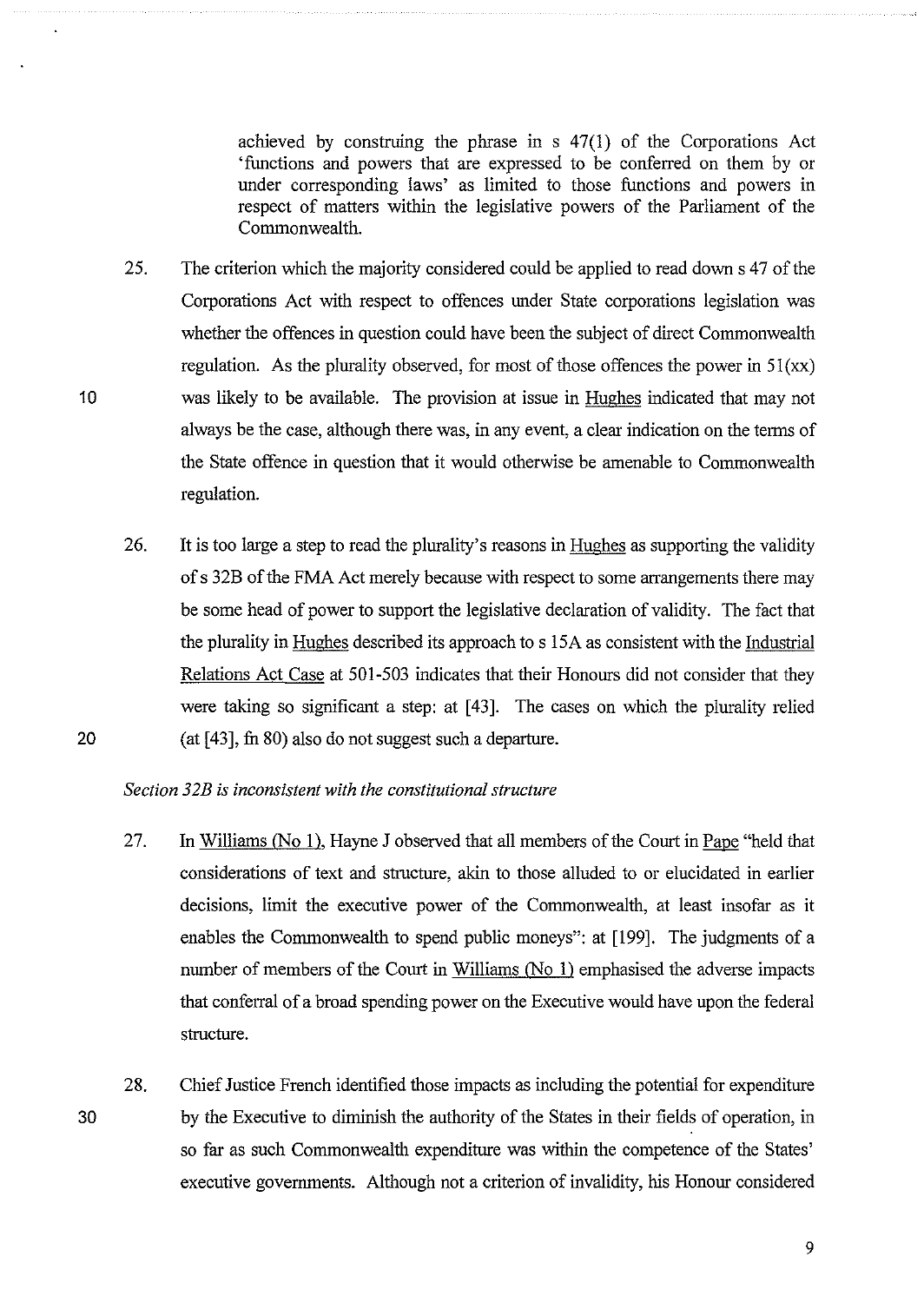this· to be "a reason not to accept the broad contention that such activities can be undertaken at the discretion of the Executive, subject only to the requirement of appropriation": at [37]; see also at [89] per Gummow and Bell JJ; [590]-[591] per Kiefel J.

29. A number of members of the Court also referred to the impact of a broad construction of the Commonwealth's spending power in terms of its potential bypassing of s 96 of the Constitution. Justices Gummow and Bell stated in this context (at [147]-[148]):

> Section 96 of the Constitution gives to the Parliament a means for the provision, upon conditions, of financial assistance by grant to Queensland and to any other State. ....

> With respect to the significance of s 96 in the federal structure, the following passage from the reasons of Barwick CJ in the AAP Case is in point:

'Section 96 ... has enabled the Commonwealth to intrude in point of policy and perhaps of administration into areas outside policy and perhaps of administration into areas outside Commonwealth legislative competence. No doubt, in a real sense, the basis on which grants to the claimant States have been quantified by the Grants Commission has further expanded the effect of the use of s 96. But a grant under s 96 with its attached conditions cannot be forced upon a State: the State must accept it with its conditions. Thus, although in point of economic fact, a State on occasions may have little option, these intrusions by the Commonwealth into areas of State power which action under s 96 enables, wear consensual aspect. Commonwealth expenditure of the Consolidated Revenue Fund to service a purpose which it is not constitutionally lawful for the Commonwealth to pursue, is quite a different matter. If allowed, it not only alters what may be called the financial federalism of the Constitution but it permits the Commonwealth effectively to interfere, without the consent of the State, in matters covered by the residue of govemmental power assigned by the Constitution to the State.'

30. Justice Hayne pointed to the inconsistency between a broad spending power and the "consensual aspect" of grants to the States under s 96: at [247]-[248]; see also at [501], [503] per Crennan J; at [592] per Kiefel J. More fundamentally, his Honour considered that on the accepted understanding of s 96, as explained in State of Victoria v The Commonwealth (1957) 99 CLR 575, it would, on the Commonwealth's construction, effectively be rendered otiose. That result was "not consistent with reading s 51(xxxix) as supporting any and every law that provides for or otherwise controls the expenditure of money lawfully appropriated from the Consolidated

10

20

30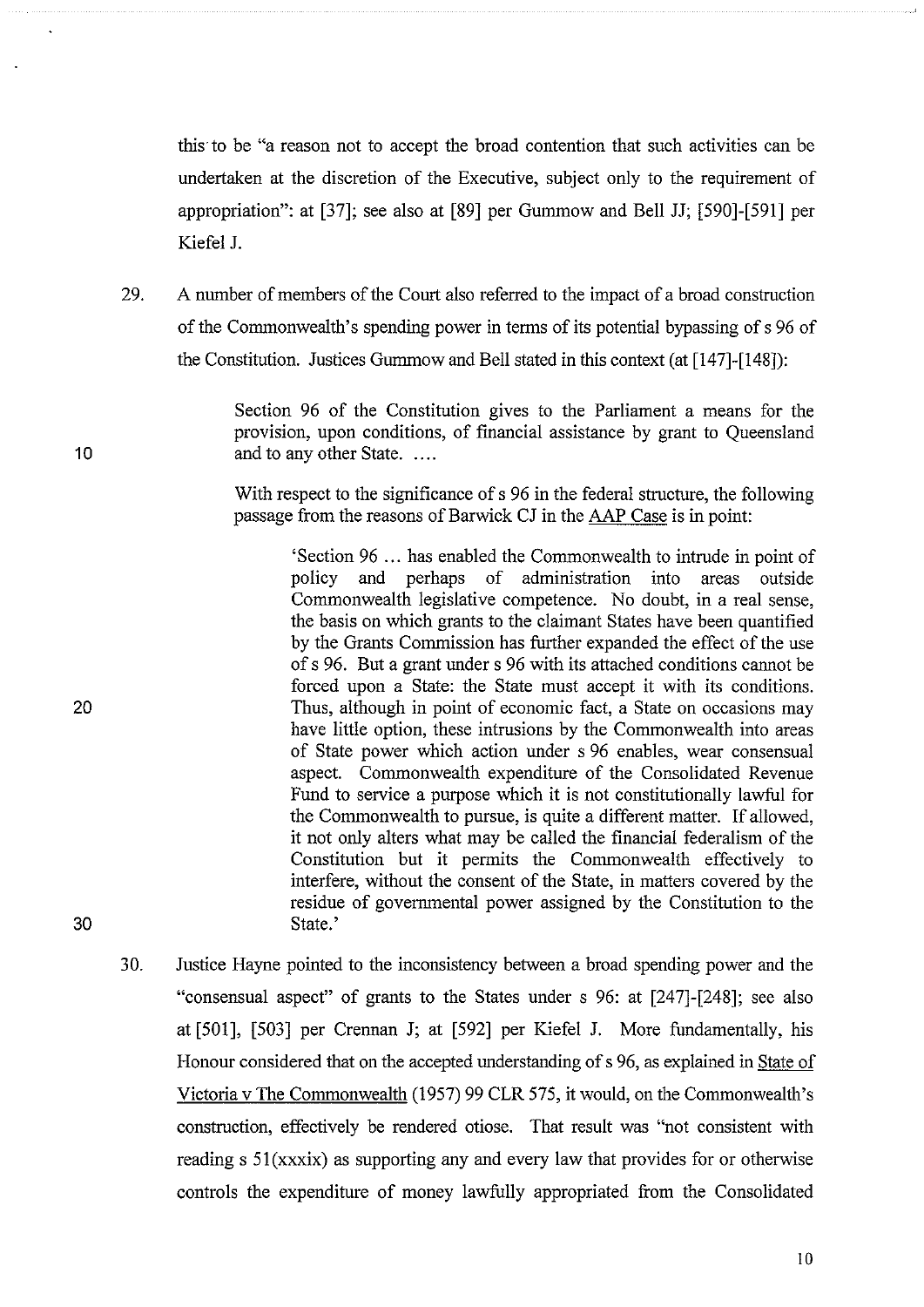Revenue Fund regardless of the purposes for which or circumstances in which the expenditure is to be made": at [247].

- 31. Chief Justice French further observed that power had concentrated over time in the Executive, with a corresponding rise in the power of the House of Representatives as opposed to the Senate, which was the "States' House" (at [58]-[ 59]). However, his Honour noted that this development had "not resulted in any constitutional inflation of the scope of executive power, which must still be understood by reference to the 'truly federal government' of which Inglis Clark wrote in 1901 and which, along with responsible government, is central to the Constitution": at [61].
- 10 32. There is nothing novel or radical in taking account of such federal considerations in this way. It simply involves taking account of the federal structure established by the Constitution and reading s 61 of the Constitution in its constitutional context. The Commonwealth is not a unitary government of unlimited powers. Moreover, also underlying this Court's decision in Williams (No I) was recognition of the balance established between the Parliament and the Executive, and between the two Houses of Parliament, reflecting long-established principles of representative and responsible government. Those principles are given particular effect in Australia by the constitutional provisions in ss 53-56, 61-64 and 81-83, whilst accommodating those principles to Australia's bicameral federal system. The two themes of that system of government and of the constitutional federal structure intersect when it comes to the particular role granted to the Senate. Again, there is nothing radical in taking account of these matters. 20
	- 33. In this context, a majority of this Court in Williams (No I) held that in general the Executive power in s 61 did not extend to the activity of spending, except to the extent authorised by legislation: French CJ at [59]-[61]; Gummow and Bell JJ at [138]-[159]; Hayne J at [252]; Crennan J at [534]; Kiefel J at [558]. In that way the primacy of parliamentary control over the raising and spending of money was maintained.
	- 34. Section 32B, and the associated provisions in the FMA Act and FMA Regulations, was the immediate legislative response to that decision. However, it does not accommodate the fundamental constitutional imperatives relating to the federal system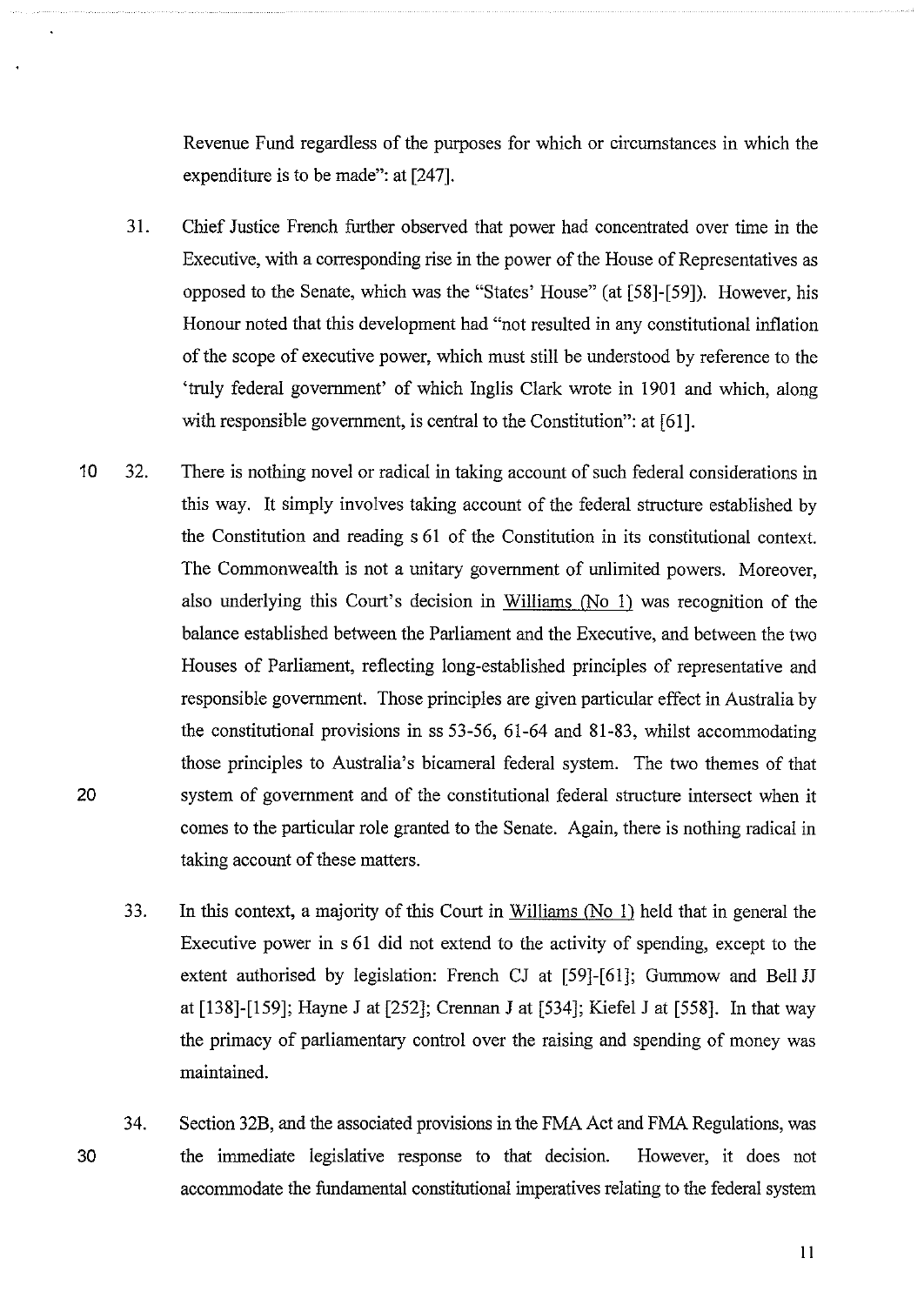of responsible government established by the Constitution which had been addressed in Williams (No 1).

- 35. Section 32B does not involve an exercise of the power of parliamentary control over spending, but rather a ceding of that power. It authorises the Executive, simply by amendment of the regulations, to bring particular spending programs into the authorisation scheme. Although Sch lAA was inserted pursuant to the Financial Framework Amendment Act, any further amendment may be done by the Executive, thus conferring on the Executive a broad spending power without the express sanction of, or oversight by, either the House of Representatives or the Senate. No particular level of specificity is provided. Any details of the arrangements or grants may be entirely opaque. The practical effect of the section is to give up any legislative role, save only for the potential for disallowance (addressed below at [36]-[37]). In so doing, the section seeks to subvert the federal balance to which the Court referred in Williams (No 1) (see further PS [67]-[87]). The measure cannot be supported on the basis that it is itself an exercise of parliamentary control over expenditure. No doubt it reflected the views of the particular government, and of a majority of the two Houses, at a particular time during a particular electoral cycle. But its effect is to deprive the two Houses on an ongoing basis of the entitlement to review expenditure programs.
- 36. As for the possibility of disallowance of regulations pursuant to s 42 of the Legislative Instruments Act 2003 (Cth), that is not an adequate answer. As explained at PS [92]- [93], the process of laying a legislative instrument before the two Houses, and for the subsequent disallowance of the instrument, is one which takes time. Importantly, the effect of disallowance pursuant to either subsections (1) or (2) of s 42 is that the instrument then  $-$  ie prospectively  $-$  ceases to have effect: s 45(1). The instrument is not invalid ab initio. Given the delay inherent in the process, it is quite possible that the expenditure will already, validly, have occurred. That expenditure will not be capable of being challenged.
	- 37. Moreover, there is no particular limit on how many new arrangements or grants may be contained in any single legislative instrument amending the FMA Regulations. And s 42 does not permit of partial disallowances. The two Houses would face an all or nothing choice with respect to any amending instrument. There is no relevant

10

20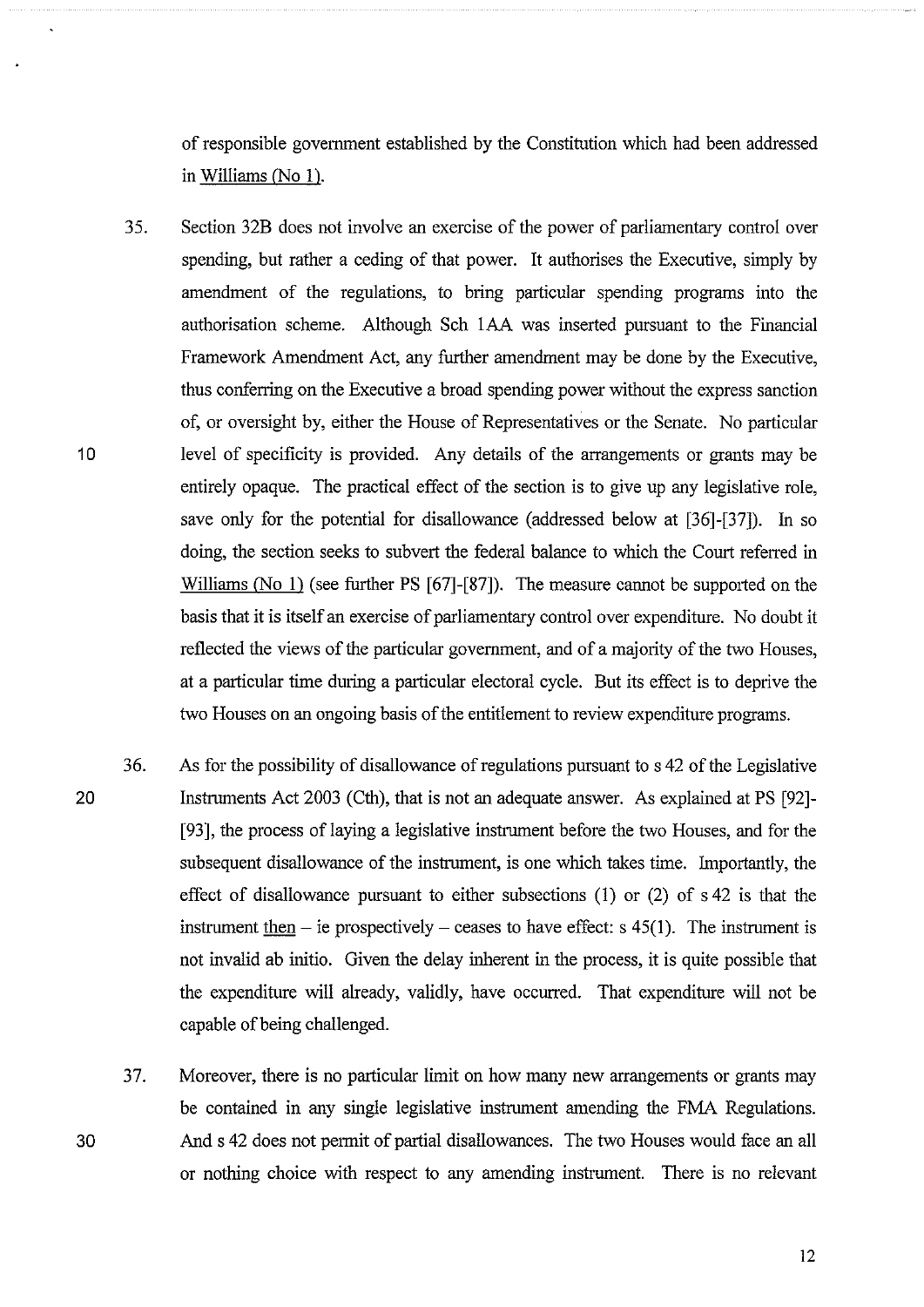power to request omissions or amendments of the kind referred to in s 53 of the Constitution.

- 38. These points about s 32B (and the overlapping points about reading down) can be put in another way. Such content as the provision has is determined by reference to regulations made pursuant to its terms. This character suggests that it is not a law with respect to any particular head or heads of legislative power, but is rather a law abdicating power: cf Victorian Stevedoring and General Contracting Co Pty Ltd & Meakes v Dignan (1931) 46 CLR 73 at 101 per Dixon J, at 119-121 per Evatt J. For the reasons just explained, given the constitutional structure it is not open to the Parliament to surrender its powers of control and review over these matters to the Executive.
- 39. In Plaintiff Sl57/2002 (2003) 211 CLR 476, the majority referred to Dignan as authority for the proposition that "the structure of the Constitution does not preclude the Parliament from authorising in wide and general terms subordinate legislation under any of the heads of legislative power". However, as Gaudron, McHugh, Gurnmow, Kirby and Hayne JJ further observed, "what may be 'delegated' is the power to make laws with respect to a particular head in s 51 of the Constitution": at [102]. The formulation of s 32B cannot be so characterised. It delegates to the regulations the function of prescribing arrangements which, by force of the section, will be declared to be within Commonwealth power irrespective of whether or not they may in fact be so supported.
- 40. Further, by contrast with the regime that was impugned on a similar basis in Work Choices (see at [ 400], [ 418]), the section does not involve a delegation of the power to make laws with respect to a particular head or heads of power. Rather, as discussed above in relation to reading down, it appears that the Commonwealth seeks generically to invoke every possible head of power. As was accepted in Work Choices (at [418]), Evatt J's statement that a regulation-making power "ordinarily ... will ... retain the character of a law with respect to the subject matter dealt with in the statute" (Dignan at 121) is "predicated on the existence of 'a scheme contained in the statute itself which the regulations were to carry out". The challenge in Work Choices was rejected in significant part because the regulation-making power, though wide, could be seen as delimited by giving effect to the "scheme" of the Act: at [ 415]-[ 418]. That cannot be

20

30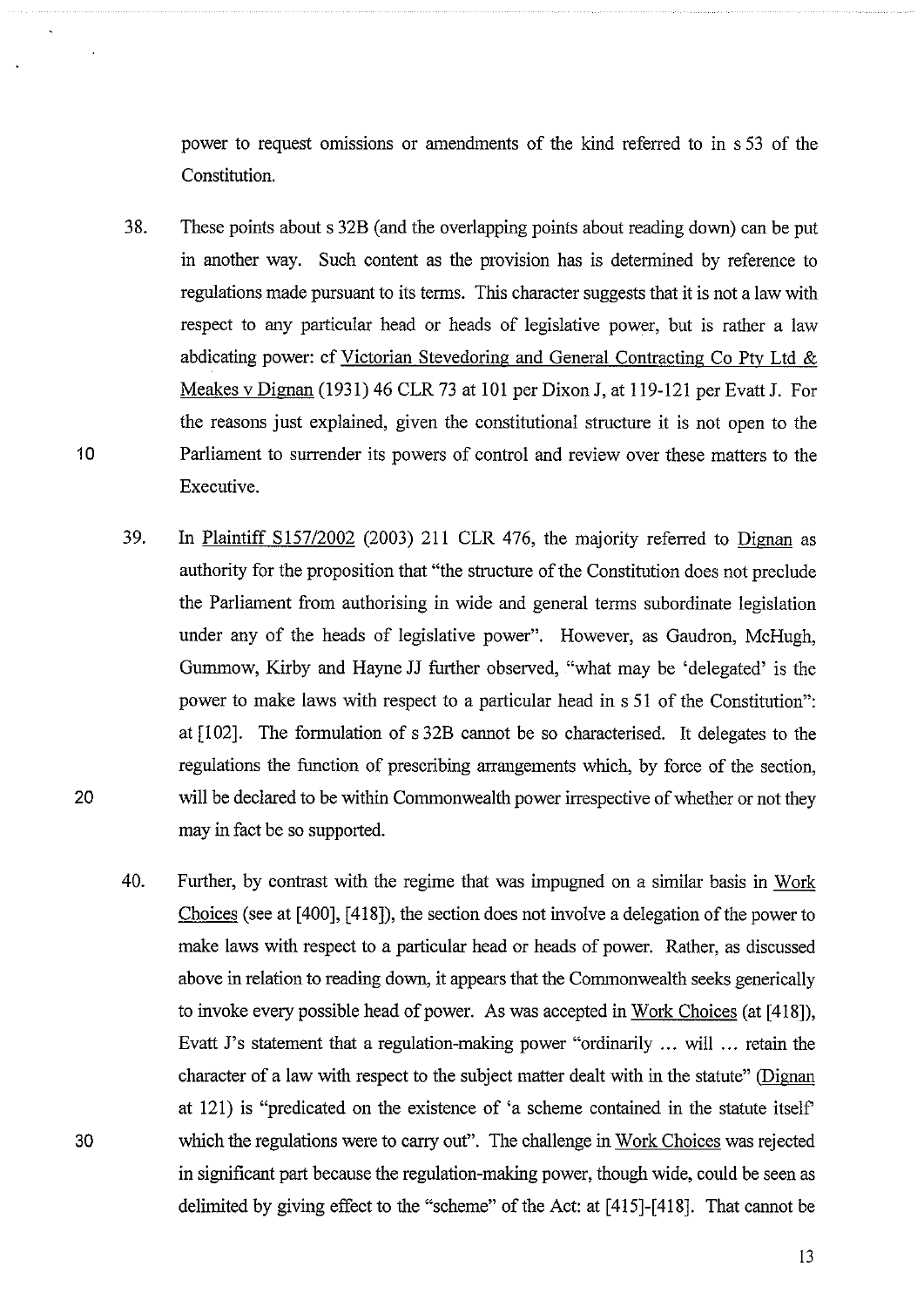said here, for there is no particular scheme at play in Div 3B of Pt 4 of the FMA Act, other than seeking to support myriad agreements (past, present and future), and myriad spending activities, under myriad powers.

The purported legislative solution is not supported by the constitutional powers invoked

#### *Section 51 (xx)*

- 41. In Williams (No 1), Hayne J and Kiefel J were the only members of the Court to consider the Commonwealth's contention that the funding agreement at issue in that case was supported by  $s \, 51(xx)$  of the Constitution. In rejecting that contention, their Honours respectively observed that the Guidelines pursuant to which the agreement was administered did not require a party to a funding agreement to be a trading or financial corporation: at [271] per Hayne J, at [575] per Kiefel J. In circumstances where a constitutional corporation need not be a party to an agreement, Hayne J and Kiefel J concluded that a law authorising such an agreement would not be supported by  $s 51(xx)$ : at [272], [575]. A law of that nature would not, as Hayne J observed, "be a law authorising or regulating the activities, functions, relationships or business of constitutional corporations generally or any particular constitutional corporation; it would not be a law regulating the conduct of those through whom a constitutional corporation acts nor those whose conduct is capable of affecting its activities, functions, relationships or business": at [272], see also at [575] per Kiefel J.
- 42. Their Honours were correct so to conclude. Although the power conferred by  $s 51(xx)$  of the Constitution has been broadly construed (as to which see Work Choices at [178]), the breadth of the power does not obviate the need to characterise the purported exercise of the power as falling within the power. As McHugh J explained in Re Dingjan (at 368, footnotes omitted):

It does not follow, however, that  $s \frac{51}{x}$  authorises any law that operates on conduct that relates to the activities, functions, relationships or business of trading, financial or foreign corporations. The law must be a law 'with respect to' a corporation of the kind described by  $s \, 51(xx)$ . That means that the law must have 'a relevance to or connection with'  $\ldots$  a s 51(xx) corporation. It is not enough, however, that the law 'should refer to the subject matter or apply to the subject matter'.

20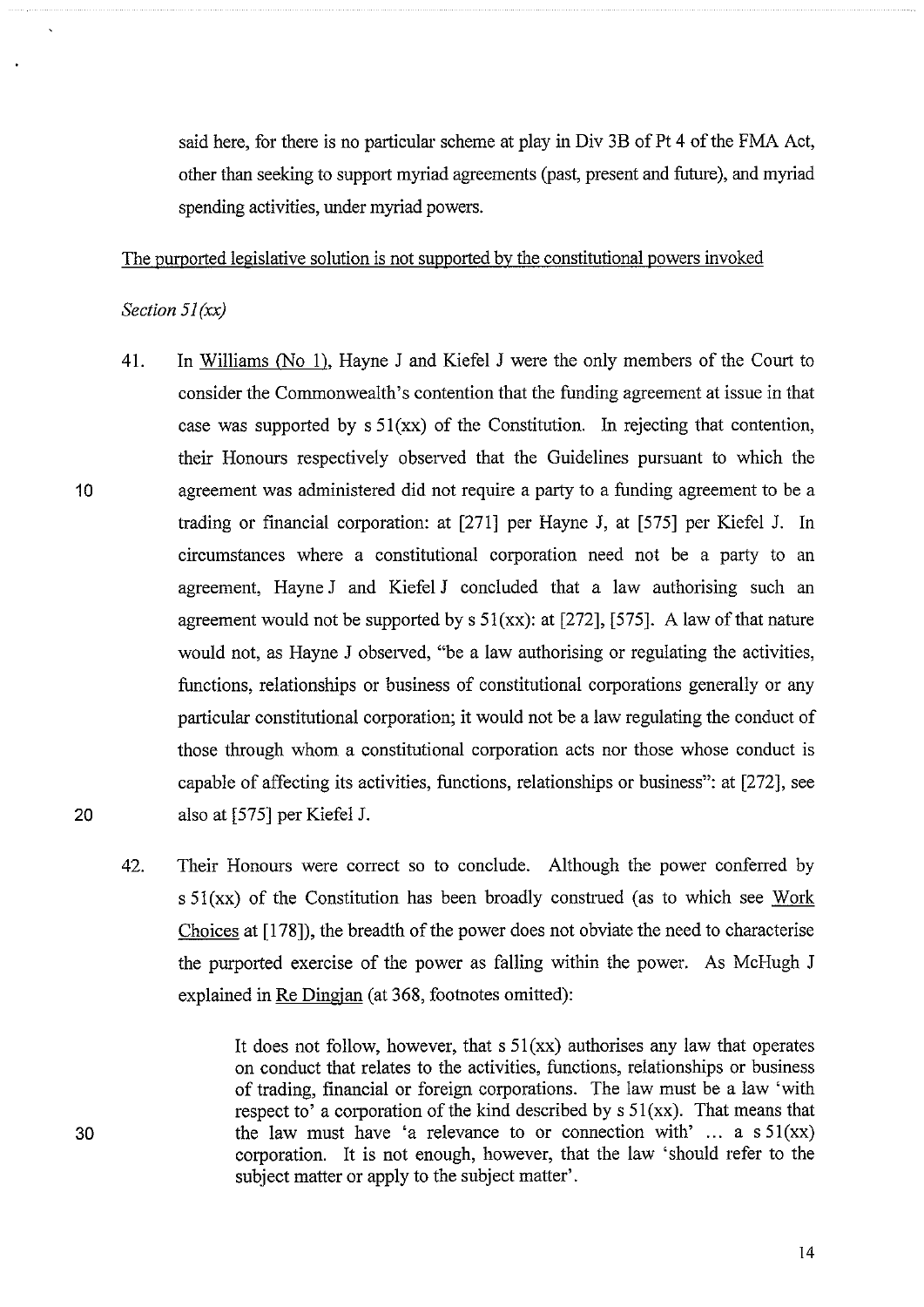43. Where the legislation authorises entry into particular agreements in reliance upon  $s 51$ (xx), it is the subject matter of the contract, rather than the identity of the contracting party, which must be the focus in determining whether  $s \frac{51}{xx}$ provides the relevant legislative support. To hold otherwise would be to allow the Executive to contract its way into power simply by entering a contract with a constitutional corporation. When the SUQ Funding Agreement is so examined, it is apparent that it is not directed to regulating the rights or liabilities of SUQ by reason of the fact that it is a trading corporation. Rather, whether or not the Agreement is with (what may for the moment be assumed to be) a constitutional corporation is a matter of chance. This type of connection is "so insubstantial, tenuous or distant" that the legislative authorisation for entry into it carmot be described as a law with respect to s  $51(xx)$  (cf Melbourne Corporation v Commonwealth (1974) 74 CLR 31 at 79 per Dixon J).

# *Section 51 (xxiiiA)*

- 44. The NSW Attorney supports the meaning of "benefit" in s 51(xxiiiA) for which the plaintiff contends (PS [120]-[150]), by which the central notion conveyed is "a payment to or for an individual for provision of relief against the consequences of identified events or circumstances: sickness, unemployment, hospital treatment, pharmaceutical needs or being a student".
- 20 45. In stating a preference for that construction in Williams (No 1) (at [282]), Hayne J observed, by reference to the Court's decision in Alexandra Private Geriatric Hospital Pty Ltd v The Commonwealth (1987) 162 CLR 271, that the word "benefits" is not confined to a grant of money and may encompass the provision of a service. However, it did not follow that every provision of a service is a benefit within the meaning of s 51(xxiiiA) (at [277]). His Honour explained by contrasting the position in Alexandra Private Geriatric Hospital and the case then before the Court (at [278]-[279]):

As the Alexandra Hospital Case illustrates, the concept of 'benefit' includes the payment of money for and on behalf of another to obtain the provision to that other of material aid in satisfaction of human want. In that case, money was paid by the Commonwealth to a nursing home proprietor for services provided to a patient. As the Court pointed out, 'the intended ultimate beneficiary of any benefit paid [was] the patient in the nursing home to the

10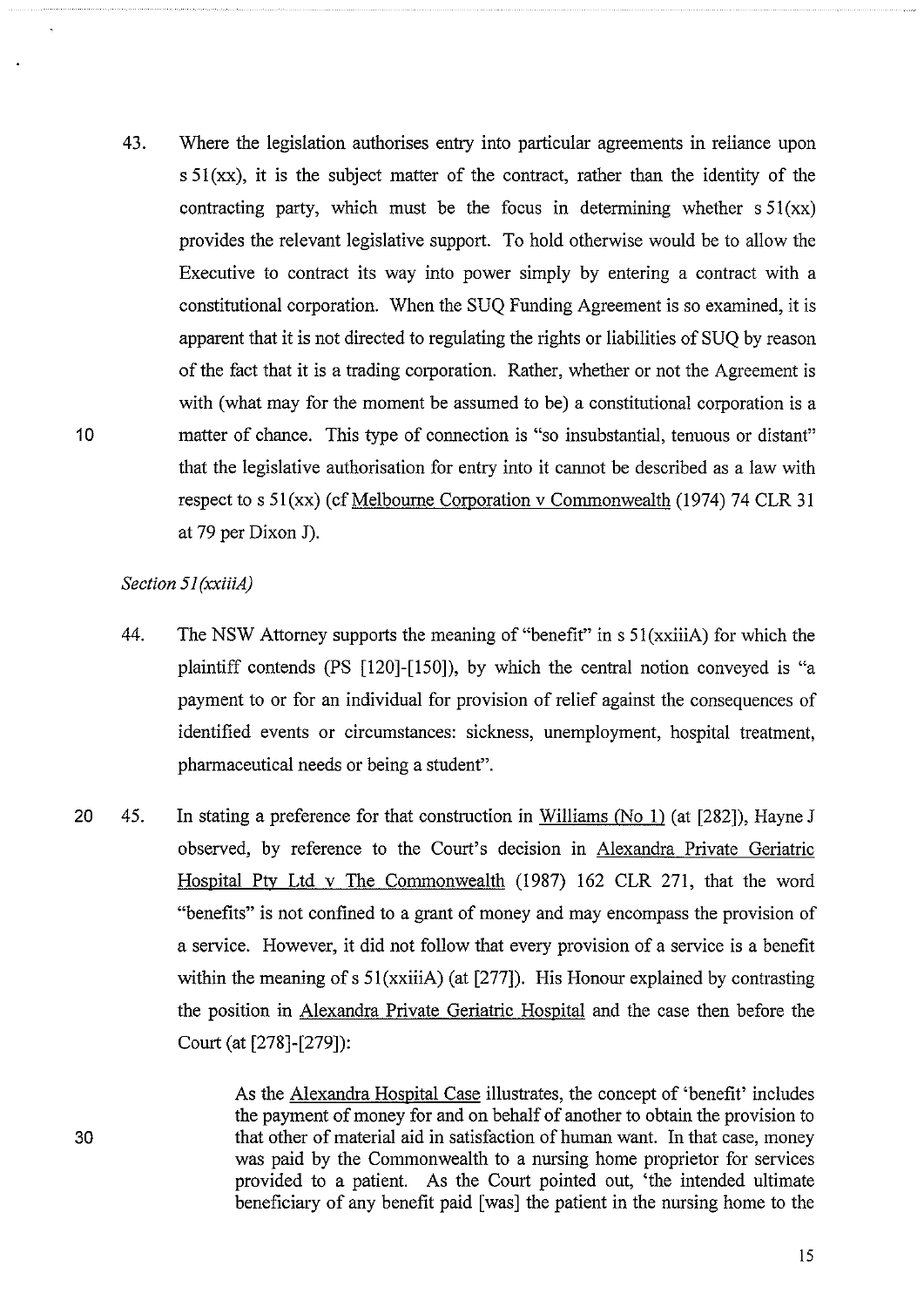proprietor of which the payment will ordinarily be made'. And as the Court also pointed out, the 'benefit' could as much be described as money paid for and on behalf of the patient as it could be described as provision of a service to the patient by the nursing home proprietor.

But in the present case, unlike the Alexandra Private Hospital Case, the chaplaincy services to be provided by SUQ can be described only as the provision of a service to student (and others) attending or associated with the school in question. There is not, in this case, a payment of money by the Commonwealth for or on behalf of any identified or identifiable student for services rendered or to be rendered to that student.

- 46. In order to support a law of the present nature under  $s 51(xxiiiA)$ , a "benefit" would have to be construed more broadly as meaning any provision of an advantage. Such a meaning of "benefit" would confer a large legislative power "of a kind radically different from the other elements of legislative power given by  $s 51(xxiiiA)$  and a very long way away from the mischief to which the s  $51(xxii)$  was directed": at [281] per Hayne J. Aside from the matters of text to which his Honour refers (at [283]-[284]), the construction gives rise to practical difficulties including as to proof, to which the plaintiff refers: PS [123].
- 47. Associated with that difficulty, critically, is the inherently subjective nature of an evaluation, on the broader construction, of whether a particular measure constitutes a "benefit" in the sense of an advantage. Parliaments may be presumed to always intend to achieve some public benefit when enacting laws. Not uncommonly laws directed to particular groups are intended or said to benefit that group, or benefit others by protecting them from that group. Assessing whether or not such laws actually achieve such benefits is a matter of politics, not law. A claim that a law relating, for example, to improving student discipline is to the benefit of students subject to that discipline is likely to fall into that category identified by Gibbs J in Buck v Bavone (1976) 135 CLR 110 at 119, of "a matter of opinion or policy or taste ... which cannot be effectively reviewed by the courts". The wisdom or suitability of a particular scheme is not for the Court to pass upon: Alexandra Private Geriatric Hospital at 283. The Court should not readily accept that the constitutional facts on which exercise of the power was conditioned were so subjective and resistant to the possibility of effective judicial review. That consideration weighs heavily against accepting a construction of s 51(xxiiiA) as supporting laws said to be to the general advantage of identified persons affected by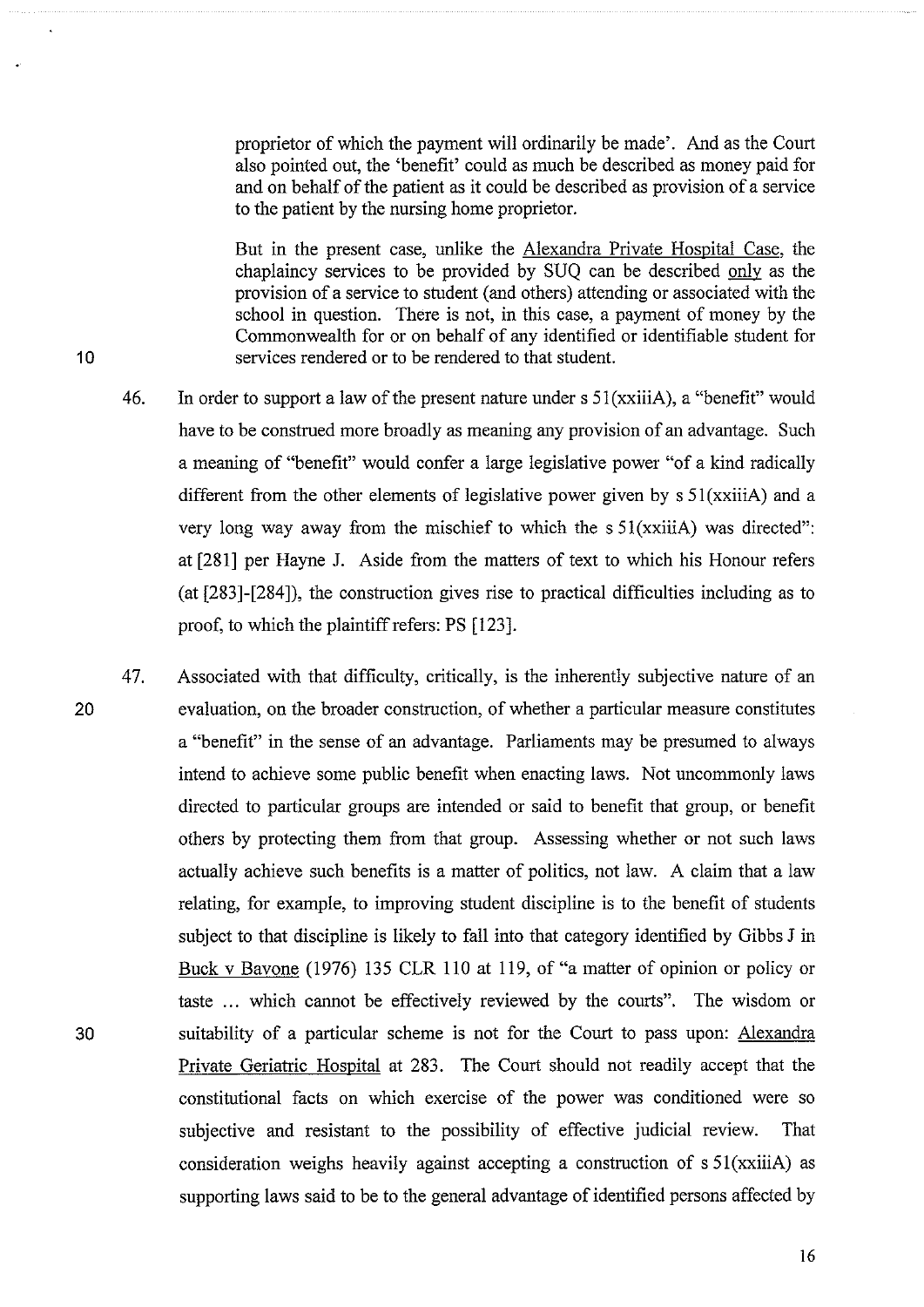the relevant circumstances. It supports the view that the placitum is directed to the provision by the Commonwealth of financial benefits, or the equivalents thereof, to such persons.

48. In rejecting the argument that a hypothetical law providing for the impugned payments would be supported by  $s 51(xxiiiA)$ , Hayne J observed that the payments made under the program were made "to provide a service to which students may resort and from which they may derive advantage", but which were not "benefits to students" (at [285], original emphasis). Justice Kiefel reached a similar conclusion, describing the purpose of the Funding Agreement as "a contract to provide funds for the provision of chaplaincy services in a school as part of the education-related program of the school": at [574]. So construed, it did not provide benefits to students and was not a contract for the provision of such benefits: at [594]. In reaching that conclusion, her Honour observed (at [593]) that the power conferred by s 51(xxiiiA) to provide benefits to students "is not one to assist schools to provide services associated with education which may be of some benefit to students". The conclusion of their Honours in Williams (No 1) should be adopted in the present case.

# *Sections 61 and 51 (xxxix)*

20 49. As the plaintiff observes (at PS [151]), a majority of this Court in Williams (No 1) concluded that the chaplaincy program was not a program required as a matter of nationhood, nor did it form part of the ordinary functions of government. Unless the Court grants leave to the Conunonwealth to reconsider its decision in that case, the reliance upon  $s \, 61$  and  $s \, 51(xxxix)$  to support the SUQ Funding Agreement is misplaced.

# The Court should not reconsider its decision in Williams (No 1)

50. To the extent necessary to support the power to enter into and spend money under the SUQ Funding Agreement and subsequent Variation Deeds, the Commonwealth seeks leave to re-open Williams (No 1): see eg Amended Defence at [31(c)] (SCB Vol 1 at 52). In Wurridjal v The Commonwealth (2009) 237 CLR 309 at [70], French CJ explained that when considering whether to overrule previous decisions, the Court should be "informed by a strongly conservative cautionary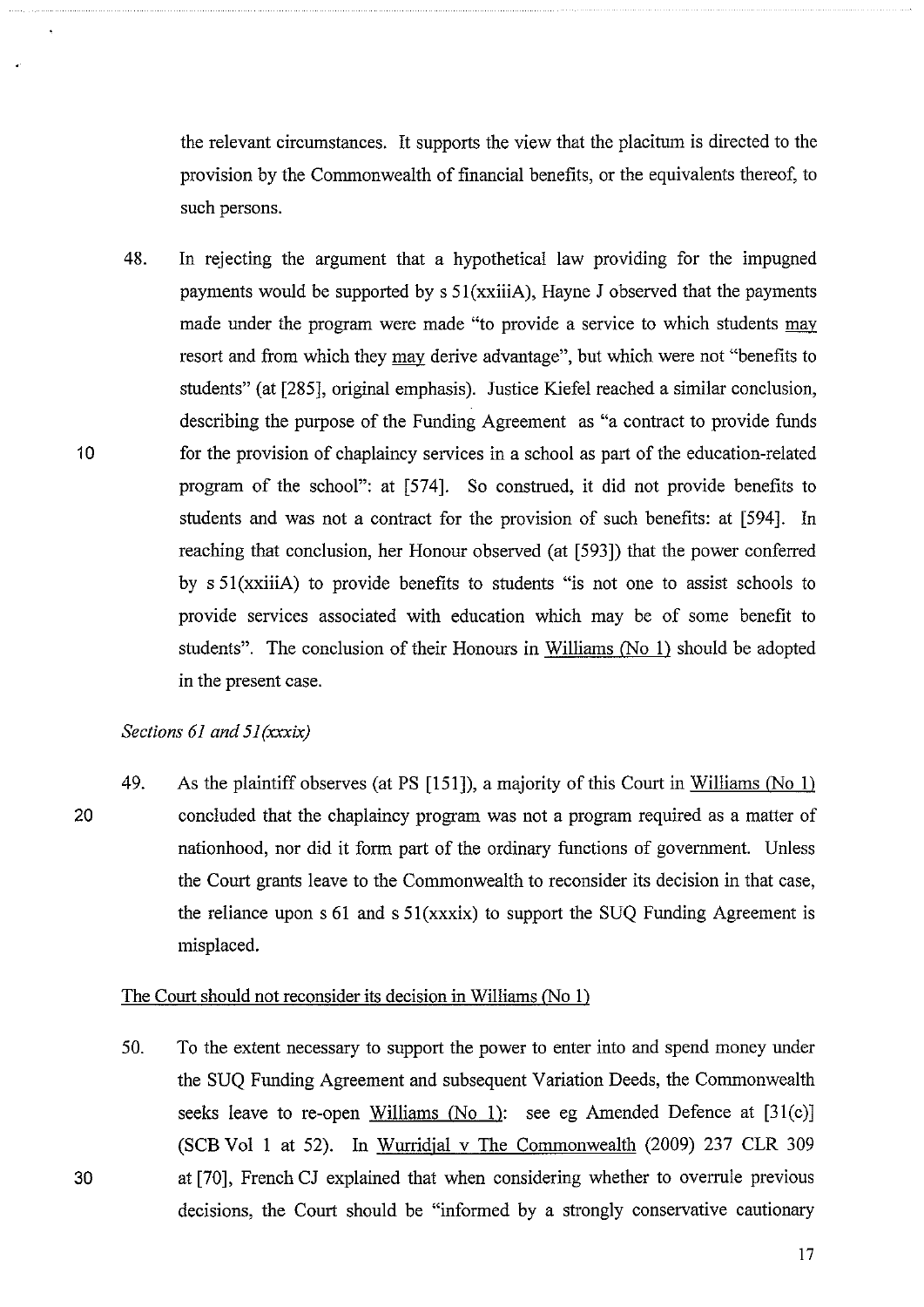principle, adopted in the interests of continuity and consistency in the law". Applying such an approach, and considering the factors identified in John v Federal Commissioner of Taxation (1989) 166 CLR 417 at 438-439 per Mason CJ, Wilson, Dawson, Toohey and Gaudron JJ, there is no basis for reconsidering and/or departing from Williams  $(N<sub>0</sub> 1)$  in this case.

- 51. As to the first of the factors identified in John, whilst the validity of what Heydon J described in Williams (No 1) as the "common assumption" (at [342], see also at [3] per French CJ) was determined for the first time in that case, the majority's reasoning as to federal considerations limiting the scope of the executive power was consistent with earlier authority, in particular Pape: see Williams (No 1) at [30] per French CJ, [143] per Gummow and Bell JJ, [192] and [198] per Hayne J, [500] per Crennan J, [585] per Kiefel J. The Commonwealth has not sought to challenge the correctness of Pape. It is also relevant in this context that the "common assumption" rejected in Williams (No 1) did not "go with a definite stream of authority": cf Queensland v The Commonwealth (1988) 139 CLR 585 at 630 per Aickin J.
- 52. Further, the detailed reasoning in the judgments in Williams (No 1) followed three days of oral argument, with further written submissions filed after the hearing by some interveners, to which the Commonwealth parties responded. As Kiefel and Keane JJ observed in Plaintiff M76/2013 v Minister for Immigration, Multicultural Affairs and Citizenship (2013) 304 ALR 135 at [198], quoting K-Generation Pty Ltd v Liquor Licensing Court (2009) 237 CLR 501 at [247] per Kirby J, "care should be taken to avoid (especially within a very short interval) the re-opening and re-examination of issues that have substantially been decided by earlier decisions in closely analogous circumstances".
- 53. As to the second factor identified in John, there is no serious divergence between the reasoning relevantly adopted by the six Justices who constituted the majority in Williams (No 1) as to the issues they respectively decided.
- 30 54. The third John factor - whether or not the earlier decision had achieved no useful result or had led to considerable inconvenience – also weighs against reconsidering Williams (No 1), particularly because, as was suggested in a number of judgments,

10